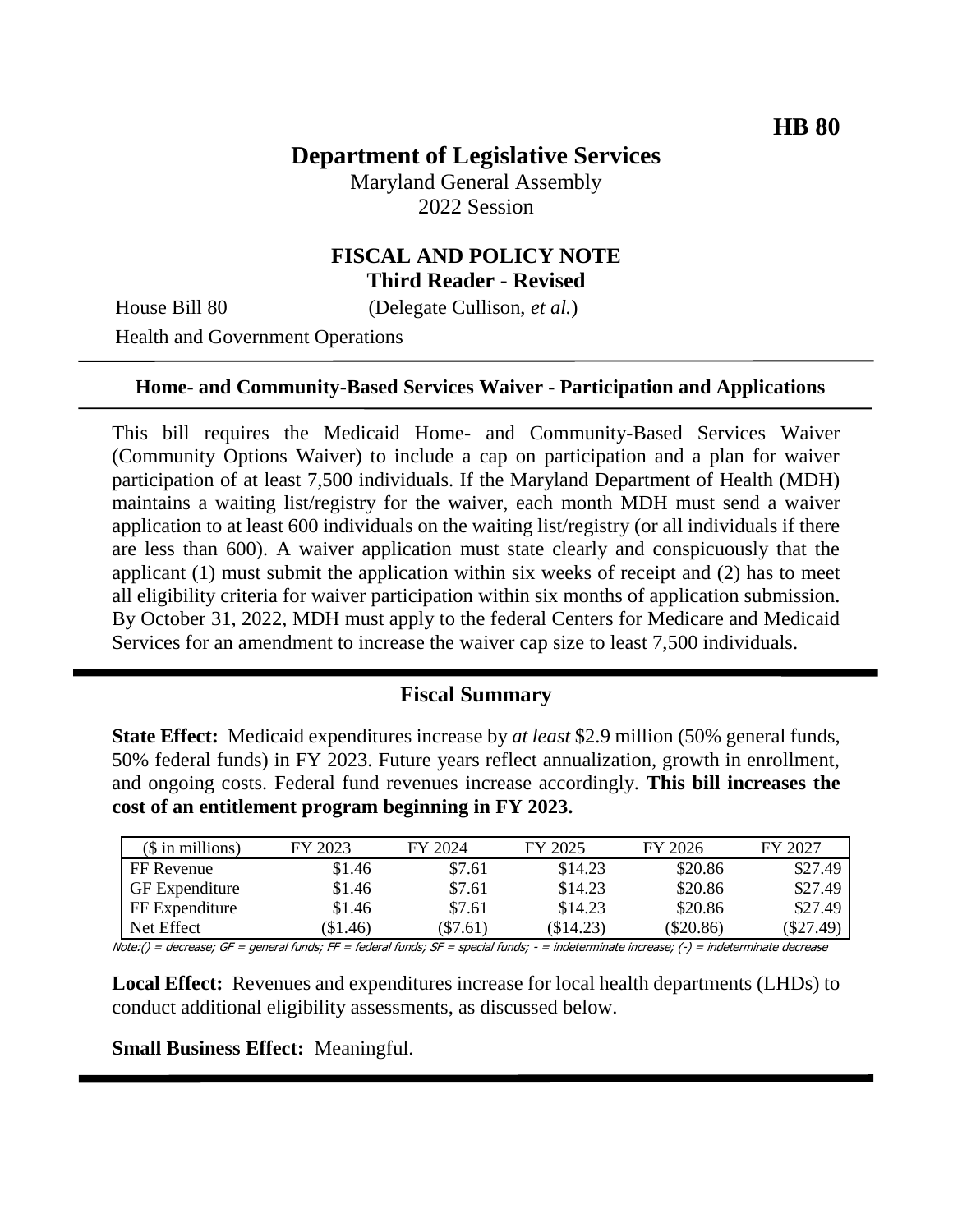## **Analysis**

### **Current Law:**

### *Medicaid Home- and Community-Based Services*

The Medicaid Home- and Community-Based Services program, authorized under § 1915(c) of the federal Social Security Act, permits a state to furnish an array of home- and community-based services that assist Medicaid beneficiaries to live in the community and avoid institutionalization. An individual must be determined medically eligible to receive services if the individual requires skilled nursing care or other related services, rehabilitation services, or health-related services above the level of room and board that are available only through nursing facilities, including specified individuals.

### *Medicaid Community Options Waiver*

The Community Options Waiver must include (1) an initial cap on waiver participation of 7,500 individuals; (2) a limit on annual waiver participation based on general fund support as provided in the budget bill; (3) specified financial eligibility criteria; (4) waiver services that include specified services; (5) the opportunity to provide eligible individuals with waiver services as soon as they are available without waiting for placement slots to open in the next fiscal year; (6) an increase in participant satisfaction; (7) the forestalling of functional decline; (8) a reduction in Medicaid expenditures by reducing utilization of services; and (9) enhancement of compliance with *Olmstead v. L.C.* (1999) by offering cost-effective, community-based services in the most appropriate setting.

MDH advises that, as of January 11, 2022, there were a total of 6,348 approved Community Options Waiver slots, of which approximately 4,286 are filled. As of November 5, 2021, there were 21,238 individuals on the waiver registry, with new individuals joining the registry annually (5,203 in 2019; 3,358 in 2020; and 3,622 in 2021). MDH advises that it currently contacts 300 individuals on the registry each month (3,600 annually). Applicants are currently permitted nine weeks to return a waiver application, compared with six weeks as proposed under the bill. The fiscal 2022 budget (via Supplemental Budget No. 5) includes \$10.6 million (53% federal funds, 47% general funds) for waiver slot expansion and administrative support (six full-time positions).

#### *The Hilltop Institute's Joint Chairmen's Report Response*

HB 80/ Page 2 The 2020 *Joint Chairmen's Report* directed MDH and The Hilltop Institute, in consultation with stakeholders, to prepare a cost-benefit analysis of expanding access to long-term care services through home- and community-based waivers. Hilltop reviewed individuals on the Community Options Waiver registry and found that 40% of individuals were estimated to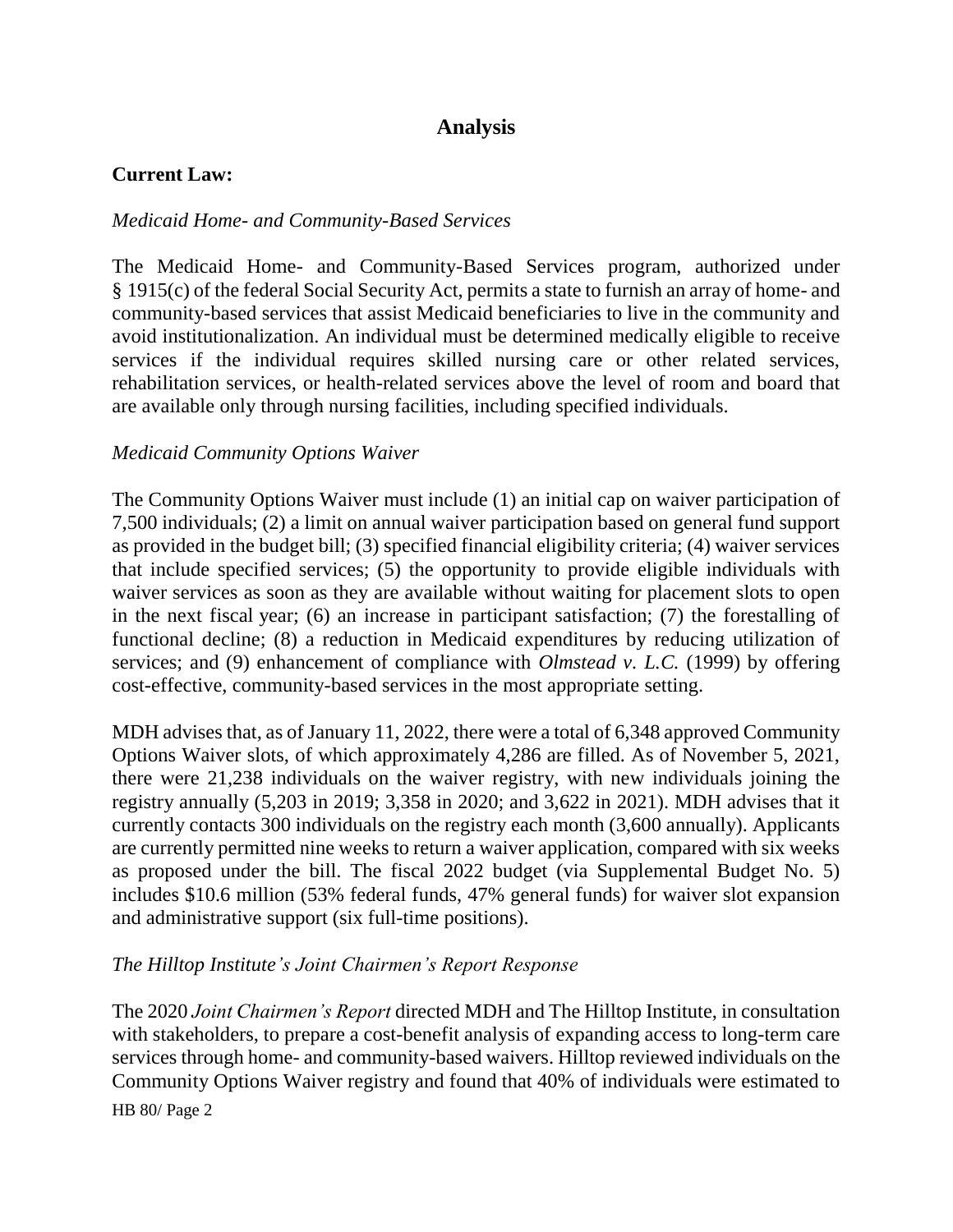meet nursing facility level of care. When financial eligibility was also taken into consideration, 16% of individuals on the registry were estimated to qualify for the waiver.

As part of the study, Hilltop was asked to estimate the cost associated with waiver slot expansion, specifically, the additional (net) costs associated with accessing services (both home- and community-based services and regular Medicaid services) through additional waiver slots, while recognizing cost avoidance from individuals on the registry who use Medicaid because they are already qualified or subsequently become Medicaid-eligible. Hilltop noted that 46.4% of individuals on the waiver registry were already enrolled in Medicaid. Hilltop calculated the estimated cost of an individual on the registry and in the waiver, then adjusted the costs to reflect specific factors, including an occupancy rate of 76% for waiver slots (*i.e.*, an additional waiver slot is likely to be occupied approximately three-fourths of the time) and the requirement that individuals must meet a nursing facility level of care to participate in the waiver. Hilltop ultimately estimated that the State share of the annual net cost for each additional waiver slot is between \$10,000 and \$12,500 (or total costs of \$20,000 to \$25,000 per slot). This estimate is significantly lower than the difference between an individual's costs while enrolled in the waiver compared with costs incurred while on the registry.

**State Fiscal Effect:** Under the bill, MDH must send a waiver application (that clearly specifies certain information) to *at least* 600 individuals on the registry each month. As MDH currently sends 300 letters per month, this estimate assumes that MDH must send 300 additional letters per month.

Medicaid expenditures (50% general funds, 50% federal funds) increase by *at least* \$2.9 million in fiscal 2023, which reflects the bill's October 1, 2022 effective date. This reflects the cost of hiring six additional full-time positions to contact individuals on the registry and invite them to apply, accept applications, process technical and financial eligibility, preauthorize services for waiver participants once they are enrolled, and provide ongoing services related to waiver participation to the additional enrollees. It includes salaries, fringe benefits, one-time start-up costs, and ongoing operating expenses for the new personnel as well as the costs associated with medical eligibility assessments and provision of waiver services.

|                                        | FY 2023     | <b>FY 2024</b> |
|----------------------------------------|-------------|----------------|
| <b>New/Filled Positions</b>            | 6.0         |                |
| <b>Waiver Services</b>                 | \$1,890,000 | \$13,500,000   |
| <b>Medical Eligibility Assessments</b> | 608,517     | 1,205,443      |
| Salaries and Fringe Benefits           | 385,677     | 503,165        |
| One-time Start-up Expenses             | 39,288      |                |
| <b>Ongoing Operating Expenses</b>      | 4,770       | 6,392          |
| <b>Total GF/FF Expenditures</b>        | \$2,928,252 | \$15,215,000   |

HB 80/ Page 3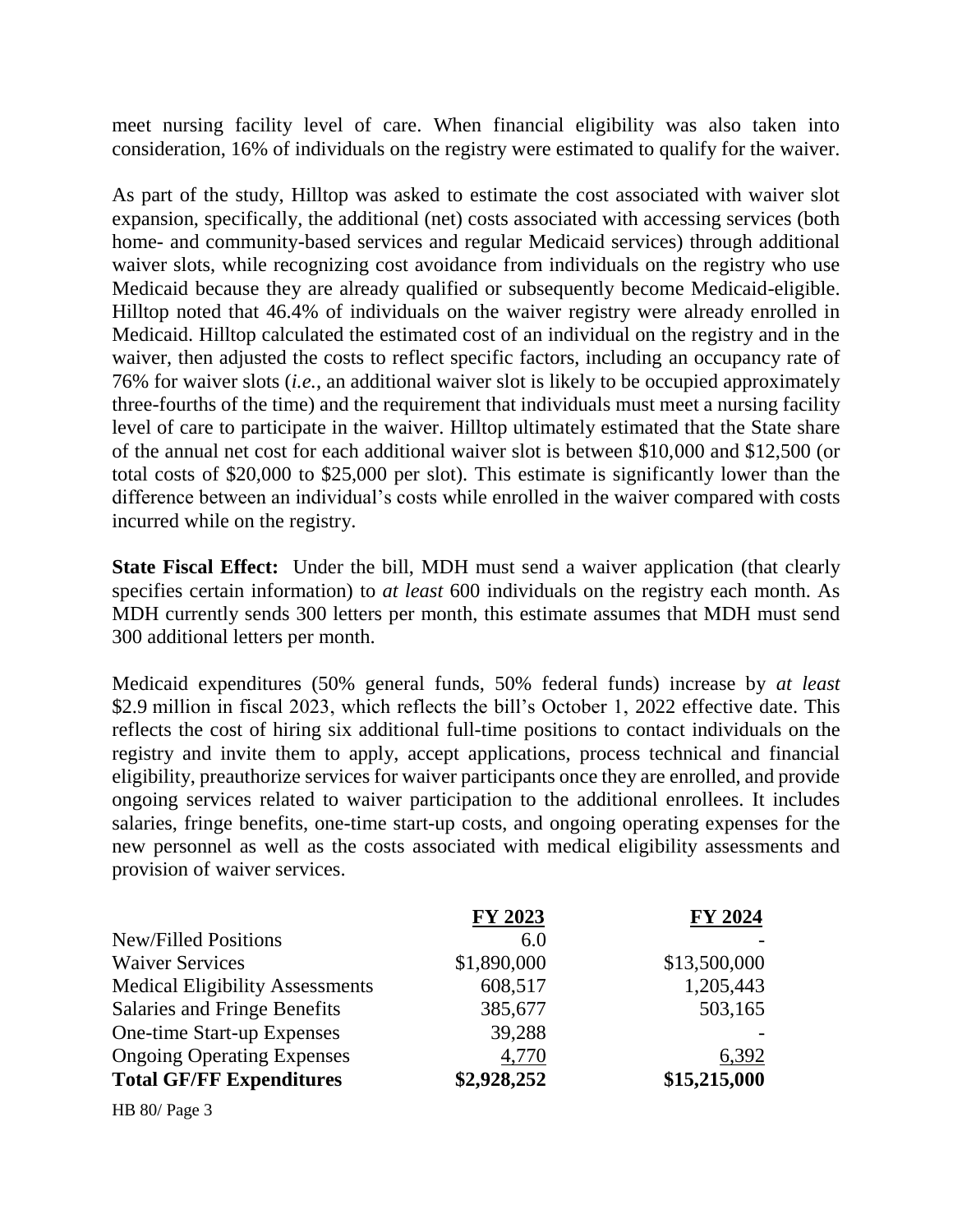The information and assumptions used in calculating the estimate are stated below:

- Medicaid hires six additional personnel who are in place on October 1, 2022, to contact individuals on the registry, invite them to apply, accept and process applications, and provide ongoing services.
- Medicaid mails an additional 300 letters per month to individuals on the waiting list.
- Based on historical data, 60% of these individuals (180) submit a waiver application each month.
- Each applicant must receive an assessment of medical eligibility performed by an LHD, which is reimbursed by Medicaid at a rate of \$482.95 per assessment.
- Once enrolled, each waiver participant must receive this assessment annually.
- Of the 180 waiver applicants each month, approximately 26.7% (48) will be eligible for and enroll in the waiver.
- In fiscal 2023, a total of 2,700 letters are mailed, 1,620 applications are received (and an associated 1,620 medical eligibility assessments are performed), and 432 individuals are deemed eligible for and enroll in the waiver.
- The estimated annual net cost to Medicaid per waiver slot is \$22,500 (this represents the midpoint of Hilltop's estimated \$20,000 to \$25,000 annual cost and differs from prior years' fiscal and policy note estimates, which used the full cost of waiver services).
- Federal fund matching revenues cover one-half of the costs.
- Medicaid can apply for a federal amendment to the home- and community-based waiver to increase the waiver cap size to be at least 7,500 individuals using existing budgeted resources, and the amendment is approved.

Future year expenditures reflect continued outreach at a rate of 300 additional letters per month, annual assessments of medical eligibility of the new enrollees under the bill, the cumulative impact of increased enrollment on monthly service costs for waiver services, full salaries with annual increases and employee turnover, and increases in ongoing operating expenses.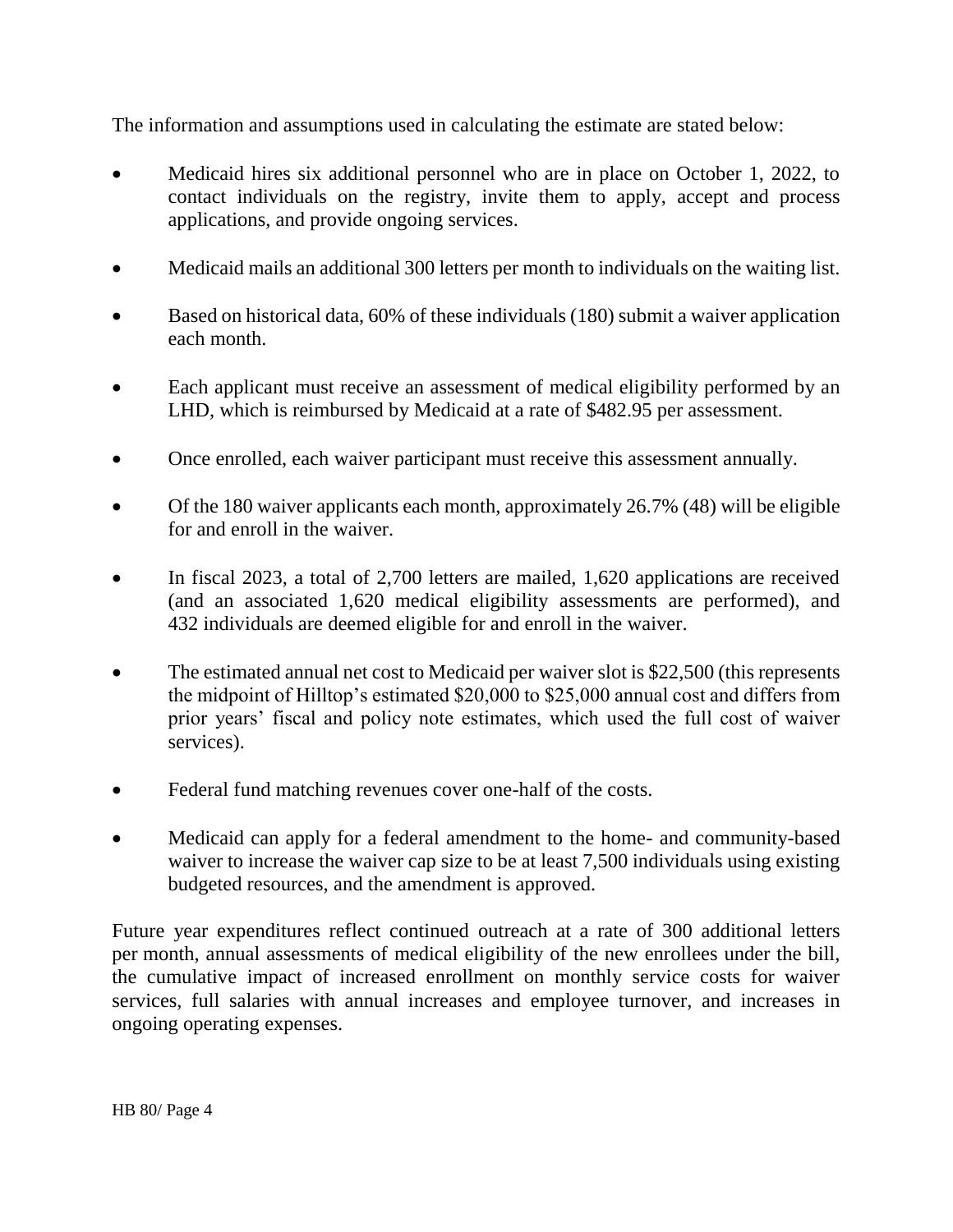To the extent that Medicaid must fill all 7,500 slots beginning in fiscal 2023, Medicaid expenditures increase by a *significant* amount to reflect additional medical eligibility assessments (a total of \$5.8 million in fiscal 2023), enrollment of approximately 3,214 individuals into the waiver (at an annual cost for waiver services of \$72.3 million by full enrollment), and additional contractual staff costs to support outreach and enrollment.

The fiscal 2023 budget includes \$12.6 million (\$5.6 million in general funds) to support an additional 400 waiver slots. Furthermore, six vacant positions are transferred to Medicaid to assist with waiver enrollment. Accordingly, there may be sufficient funding in the budget to cover the costs to comply with the bill in fiscal 2023.

**Local Fiscal Effect:** LHD revenues increase by an estimated \$608,517 in fiscal 2023, increasing to \$2.0 million by fiscal 2027 from reimbursement to conduct medical eligibility assessments for waiver applicants and enrollees. LHD expenditures also increase to conduct the assessments.

**Small Business Effect:** Small business health care providers serve additional waiver participants under the bill.

**Additional Comments:** Compared with current MDH practice, the bill reflects a doubling of outreach efforts to enroll individuals in the Community Options Waiver. Based on enrollment achieved through *current* MDH outreach (300 letters per month) and those under the bill (an additional 300 letters per month), full enrollment in the currently approved 6,248 waiver slots could occur as early as the second quarter of fiscal 2025. Enrollment of an additional 3,214 individuals (a full 7,500 waiver enrollees) could occur as soon as the second quarter of fiscal 2026. Accordingly, the requirement to apply for an amendment to increase the waiver cap (and any associated delay in approval) does not affect expenditures in fiscal 2023 or 2024.

# **Additional Information**

**Prior Introductions:** Similar legislation, HB 1163 of 2020, received a hearing in the House Health and Government Operations Committee, but no further action was taken. Its cross file, SB 642, passed in the Senate with amendments and was referred to the House Health and Government Operations Committee, but no further action was taken.

**Designated Cross File:** SB 28 (Senator Kelley, *et al.*) - Finance.

**Information Source(s):** The Hilltop Institute; Maryland Department of Aging; Maryland Department of Health; Department of Legislative Services